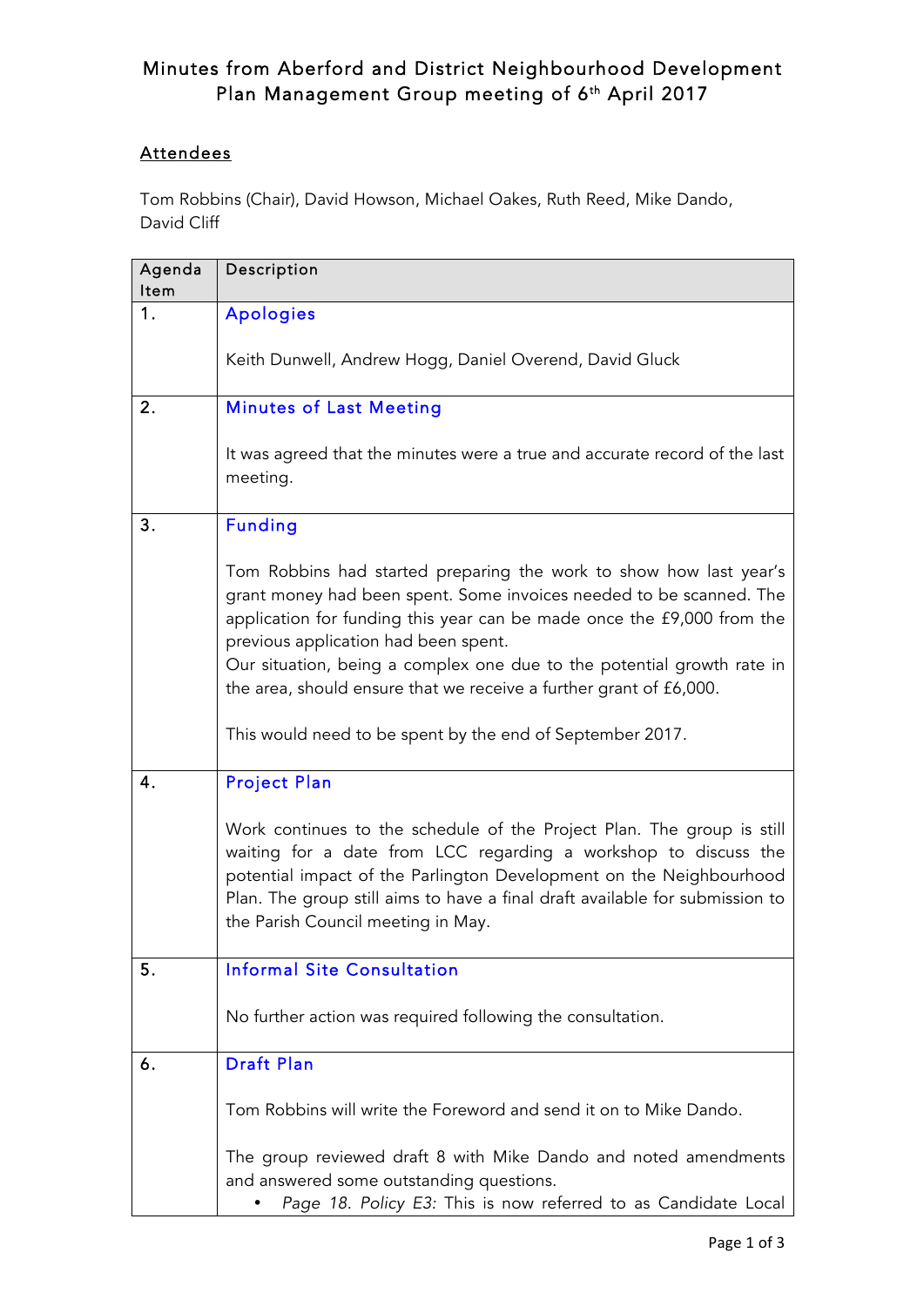## Minutes from Aberford and District Neighbourhood Development Plan Management Group meeting of 6th April 2017

| Wildlife Sites. Some of the sites on our list may also be eligible to<br>add to a list being compiled by Leeds City Council. Any items on<br>our list which are not eligible to go on Leeds City Council's list<br>may need to go on a new list in our Neighbourhood Plan, this list<br>could be called "Neighbourhood Wildlife Sites". Mike Dando will<br>follow this up.                                                                                                                                                                                                                                                                                                                                                                                                                                                                                                                                                                                                              |
|-----------------------------------------------------------------------------------------------------------------------------------------------------------------------------------------------------------------------------------------------------------------------------------------------------------------------------------------------------------------------------------------------------------------------------------------------------------------------------------------------------------------------------------------------------------------------------------------------------------------------------------------------------------------------------------------------------------------------------------------------------------------------------------------------------------------------------------------------------------------------------------------------------------------------------------------------------------------------------------------|
| Mike Dando will check whether the woodland areas in the north<br>٠<br>of the parish (and not currently in the plan) should be added to<br>this policy.                                                                                                                                                                                                                                                                                                                                                                                                                                                                                                                                                                                                                                                                                                                                                                                                                                  |
| Page 25. Policy BH1: Site names were verified.                                                                                                                                                                                                                                                                                                                                                                                                                                                                                                                                                                                                                                                                                                                                                                                                                                                                                                                                          |
| 5.6 Parlington New Sustainable Settlement: The NDP group was<br>$\bullet$<br>happy with the text Mike Dando had written. Mike Dando will<br>send this part to Leeds City Council and this will provide some<br>guidance for the workshop which will be held once LCC has<br>arranged a date.                                                                                                                                                                                                                                                                                                                                                                                                                                                                                                                                                                                                                                                                                            |
| Page 47. Project Delivery Plan: This was a list of all the community<br>actions from the Neighbourhood Plan shown in one table. The<br>NDP group is to review the list and prioritise the actions (some<br>have already been prioritised in sections of the Neighbourhood<br>Plan). The group is to return this to Mike Dando by 23rd April.<br>Mike Dando will colour code the actions based on the policy<br>areas they relate to.<br>Page 48. Appendices: This is already a long document, some<br>appendices may not relate to specific parts of the plan (e.g. Listed<br>Buildings and Ancient Monuments) and these could become part<br>of the evidence rather than part of the appendices. Mike Dando<br>will look at the appendices and recommend any which may be<br>moved from the plan.<br>Appendix 13. Assets of Community Value: It was suggested that<br>other assets might be added such as<br>Beckside Paddock (Simpsons' Filed)<br>O<br>Land north of Markham Cottages |
| $\circ$<br>Aberford Albion Football field<br>$\Omega$<br>Bowling green<br>$\circ$                                                                                                                                                                                                                                                                                                                                                                                                                                                                                                                                                                                                                                                                                                                                                                                                                                                                                                       |
| Members of the group should consider whether any other areas<br>needed to be registered with Leeds City Council as Assets of<br>Community Value.                                                                                                                                                                                                                                                                                                                                                                                                                                                                                                                                                                                                                                                                                                                                                                                                                                        |
| Schedule of Maps: A plan of the boundaries for the village core<br>and extended village core will be drawn up by Mike Oakes and<br>Tom Robbins                                                                                                                                                                                                                                                                                                                                                                                                                                                                                                                                                                                                                                                                                                                                                                                                                                          |
| Design Costs: Mike Dando had provided an informal indication of<br>costs for the design, formatting and printing of the finished NDP.<br>This came to £1,875 (no VAT payable). The NDP group<br>recommended that the Parish Council approve this expenditure at<br>the April Parish Council meeting.                                                                                                                                                                                                                                                                                                                                                                                                                                                                                                                                                                                                                                                                                    |
|                                                                                                                                                                                                                                                                                                                                                                                                                                                                                                                                                                                                                                                                                                                                                                                                                                                                                                                                                                                         |